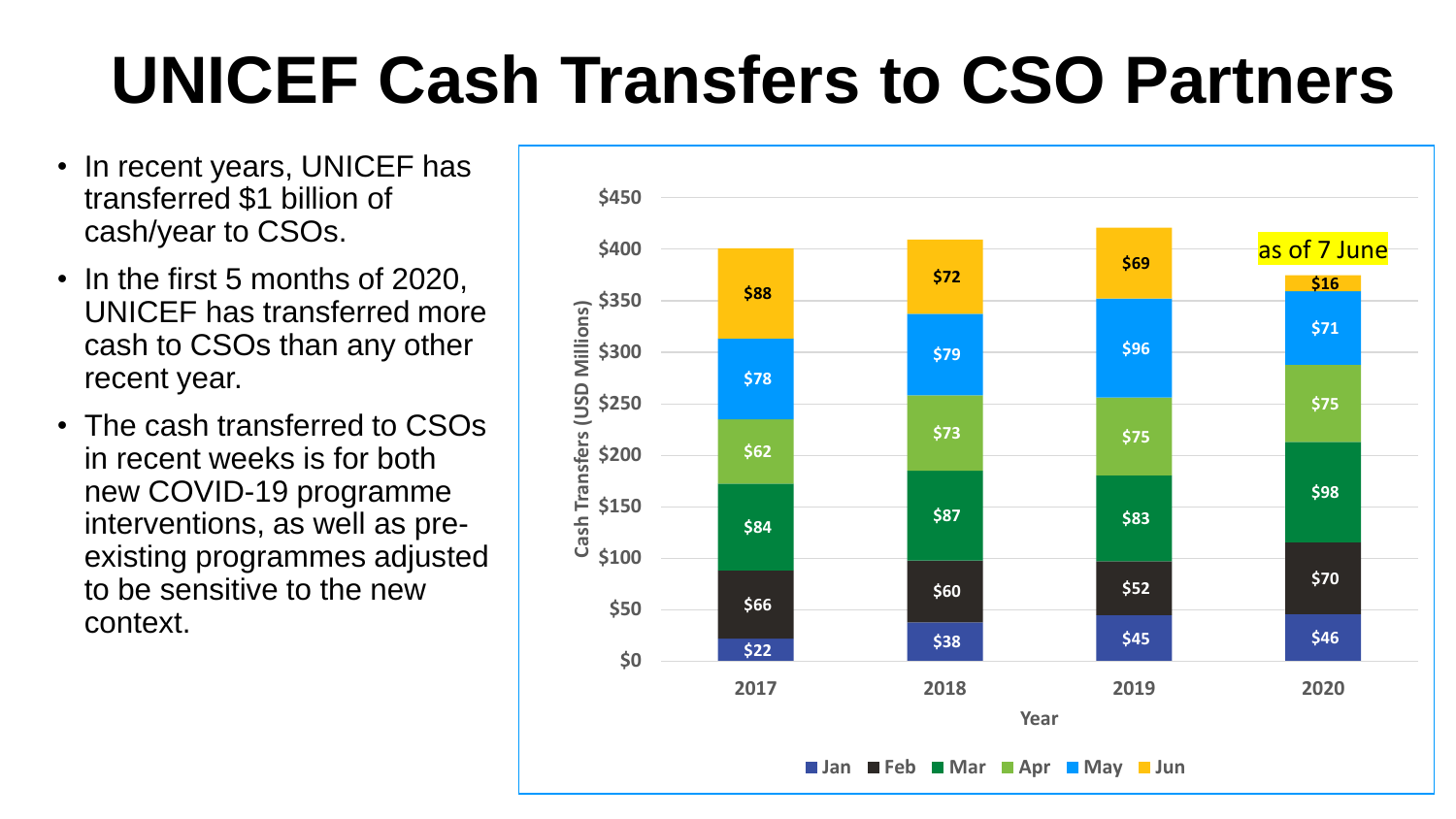## **UNICEF Cash Transfers to CSO Partners**

- In the 12-week period beginning 15 March and ending 6 June, UNICEF transferred \$246M to CSO partners in 2019 and \$220M in 2020.
- UNICEF is aware of liquidity concerns within the civil society sector. UNICEF will monitor cash transfers to CSOs to ensure that programming and collaboration is maintained and strengthened—not diminished—in the COVID-19 response.